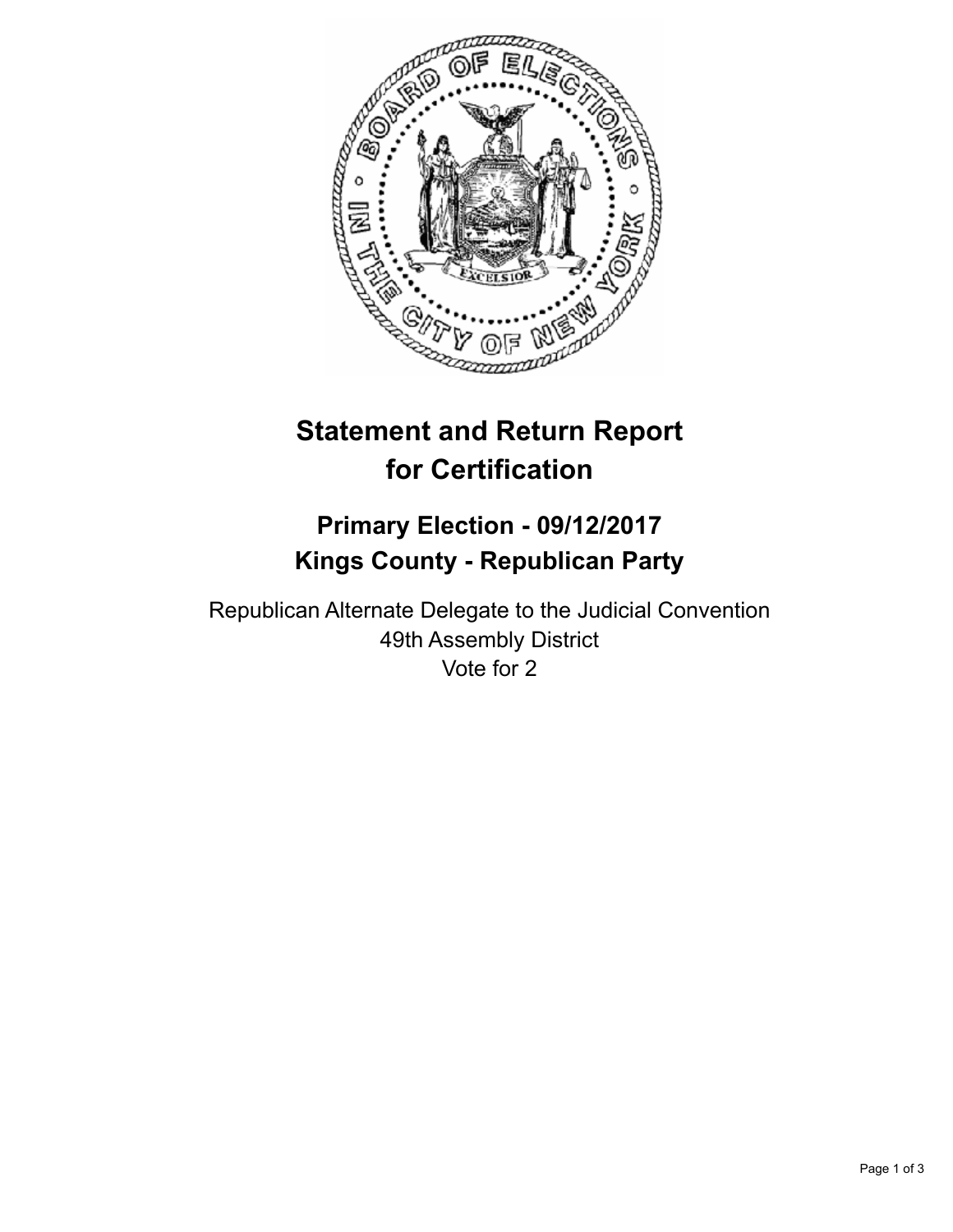

## **Assembly District 49**

| <b>PUBLIC COUNTER</b>                                    | 708 |
|----------------------------------------------------------|-----|
| <b>MANUALLY COUNTED EMERGENCY</b>                        | 0   |
| <b>ABSENTEE / MILITARY</b>                               | 66  |
| <b>AFFIDAVIT</b>                                         | 2   |
| <b>Total Ballots</b>                                     | 776 |
| Less - Inapplicable Federal/Special Presidential Ballots | 0   |
| <b>Total Applicable Ballots</b>                          | 776 |
| THOMAS J. CAFARELLA                                      | 425 |
| <b>SEAN V. ROWLEY</b>                                    | 229 |
| THOMAS DEGREZIA                                          | 338 |
| CLORINDA M ANNARUMMO (WRITE-IN)                          | 2   |
| JERRY WONG (WRITE-IN)                                    | 1   |
| ROSEMARY MANGINO (WRITE-IN)                              | 1   |
| UNATTRIBUTABLE WRITE-IN (WRITE-IN)                       |     |
| <b>Total Votes</b>                                       | 997 |
| Unrecorded                                               | 555 |